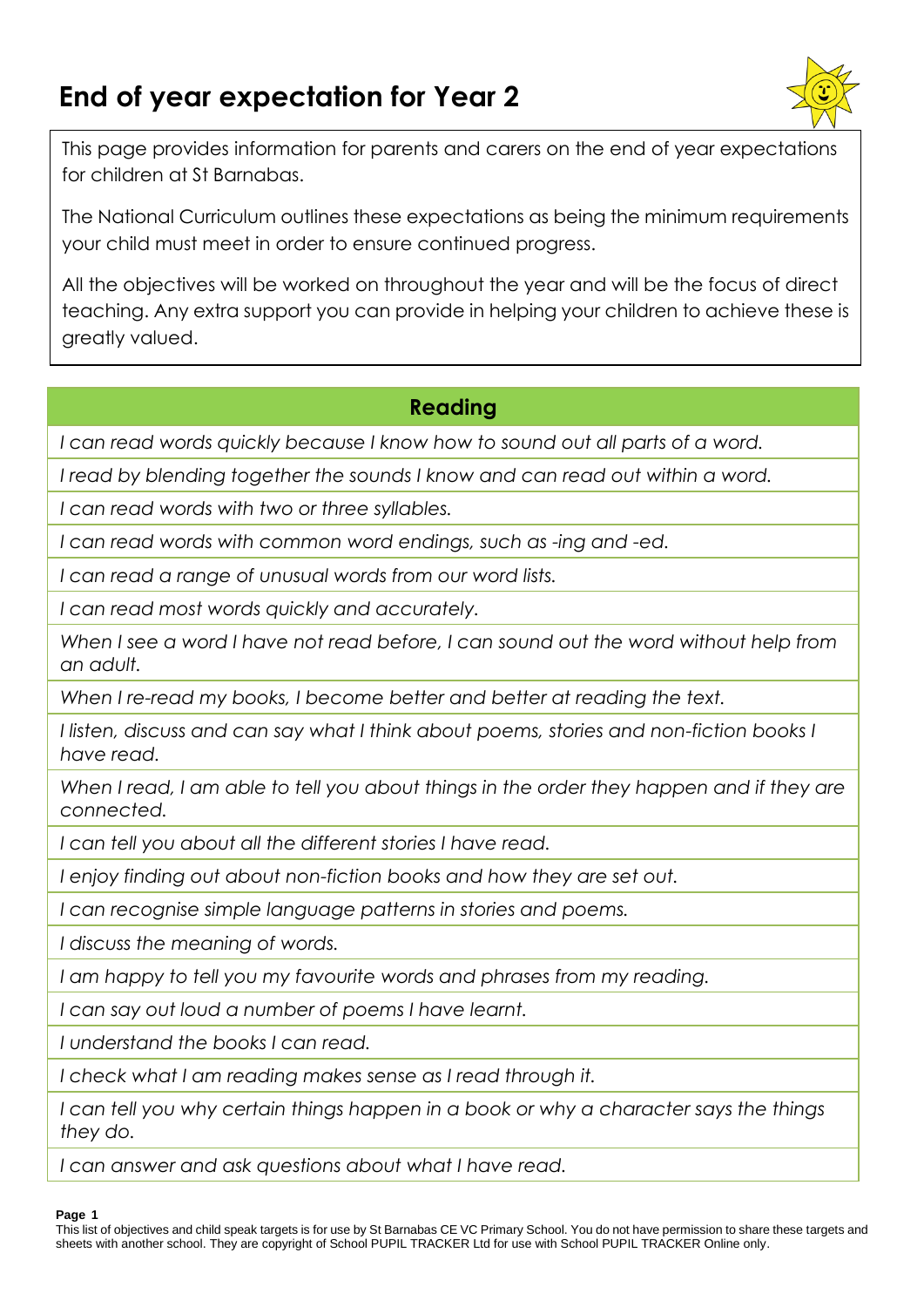*I like to guess what happens next in a story, using what I already know has gone on before.*

*I take turns to discuss and listen to others about what I have read.*

*I can explain and discuss what has happened in books that either I have read or have been read to me.*

### *Writing*

*I can spell words correctly by saying them out loud.*

I am learning new ways for spelling words which sound the same but have different *meanings.*

*I know how to spell words that do not follow a spelling pattern.*

*I can spell more words by using 'rules' I already know.*

*I have learnt how to correctly use the possessive apostrophe (singular) [for example, the girl's book] in my spelling.*

*I can show I know the difference between homophones and near-homophones in my spelling.*

*I spell words correctly, by adding -ment, -ness, -ful, -less, -ly to make them longer.*

*I can spell the words correctly in my Year 2 spelling list.*

*I can write out a sentence told to me by my teacher and use the correct punctuation.*

*When I write, my letters are the same size.*

*I am learning which letters to join up in my handwriting, and which ones are best left unjoined.*

*I can write letters and numbers that are the right way round and the right size.*

*I know where to leave spaces between words.*

*I am beginning to write stories about things that have happened to me or other people.*

*I am able to write longer stories about real things that have happened.*

*I can write my own poems.*

*I like to write for different purposes, for example, for my teacher, myself or for a class assembly.*

*Before I start my writing, I plan what I am going to say either by thinking about what I want to write or by saying my ideas out loud.*

*I think about what I am going to write by writing down my ideas and important words which will help me.*

*I can write down brief descriptions about what I want to include in my writing, before I begin.*

*I can make changes in my writing by listening to what others have to say about it.*

*Once finished, I will re-read my work to make sure it makes sense.*

**Page 2**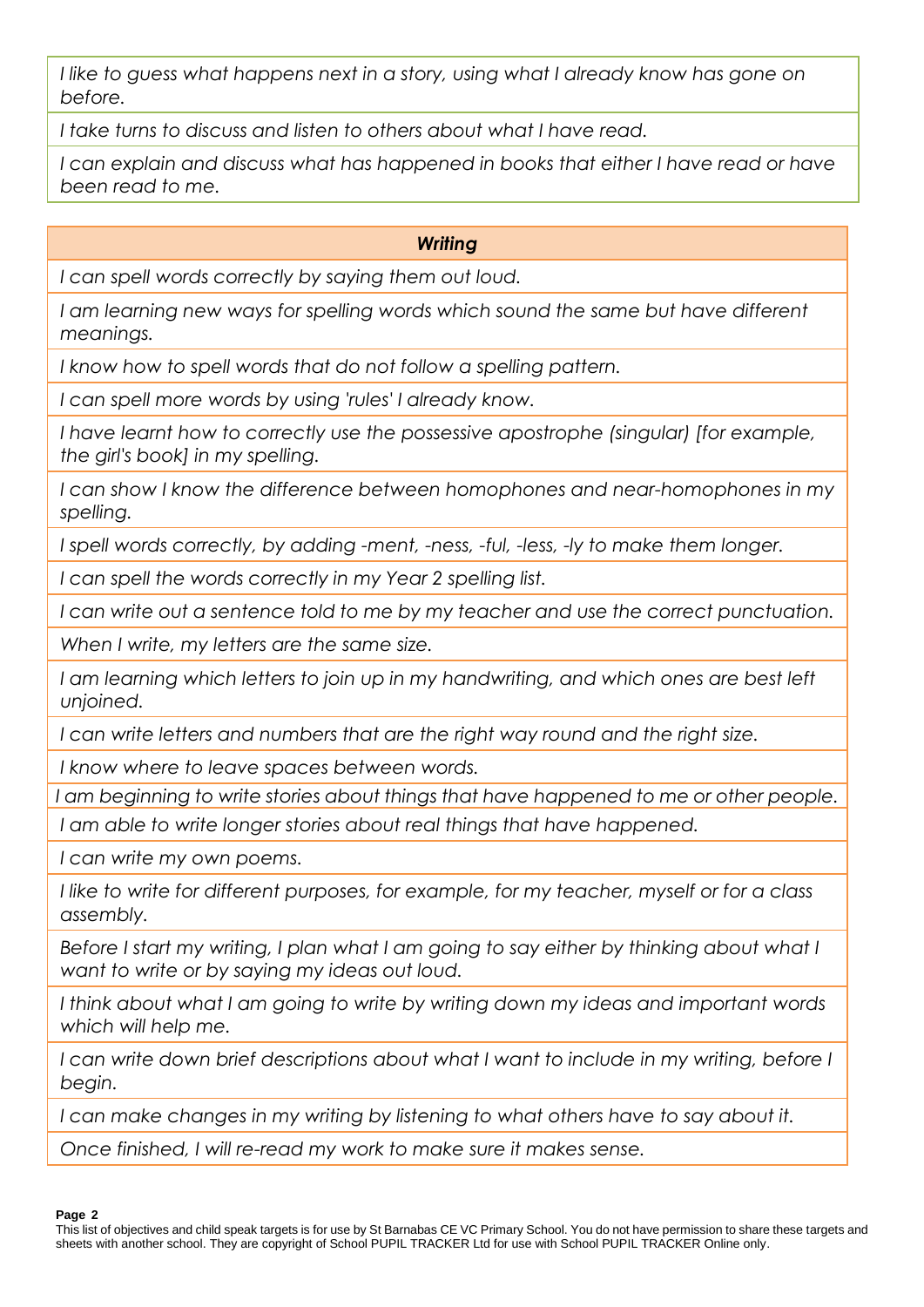I check my finished work to make sure there are no mistakes in spelling, grammar or *punctuation.*

*I can read aloud my work in a way which helps people understand it.*

*I am using familiar and new punctuation correctly in my writing, including full stops, capital letters, exclamation marks and question marks.*

*I can use commas correctly when making a list of things.*

*I can use an apostrophe to show where some letters are missing from a word or to say when something belongs to someone. For example, I'll means I will.*

*I am learning to write sentences which convey different meaning for different purposes.*

I am able to write more interesting sentences by adding further detail.

*I try to write in the present or past tense when writing.*

*I can use words such as when, if, that, because, or, and or but when I write sentences.*

*I can add -ness and -er to the end of a word to make new words and I know some words (such as superman or whiteboard) are made by joining two different words together.*

*I can add -ful and -less to words to make adjectives.*

*I know what changes happen to the meaning of words when I add -er, -est and -ly to words.*

*When I discuss my writing, I can use the correct Year 2 grammar as set out in my Year 2 grammar list.*

*I am able to write more interesting sentences by adding further detail.*

# *Spoken Language*

*I listen and respond appropriately to adults and his peers up to the standard of spoken language expected by the end of Year 2.*

*I can ask relevant questions to extend my understanding and knowledge up to the standard of spoken language expected by the end of Year 2.*

*I* use relevant strategies to build my vocabulary up to the standard of spoken *language expected by the end of Year 2.*

*I* can articulate and justify answers, arguments and opinions up to the standard of *spoken language expected by the end of Year 2.*

*I give well-structured descriptions, explanations and narratives for different purposes, including for expressing my feelings up to the standard of spoken language expected by the end of Year 2.*

I can keep my attention and join in actively in group conversations, staying on topic *and initiating and responding to comments up to the standard of spoken language expected by the end of Year 2.*

*I use spoken language to develop understanding through speculating, hypothesising,* 

### **Page 3**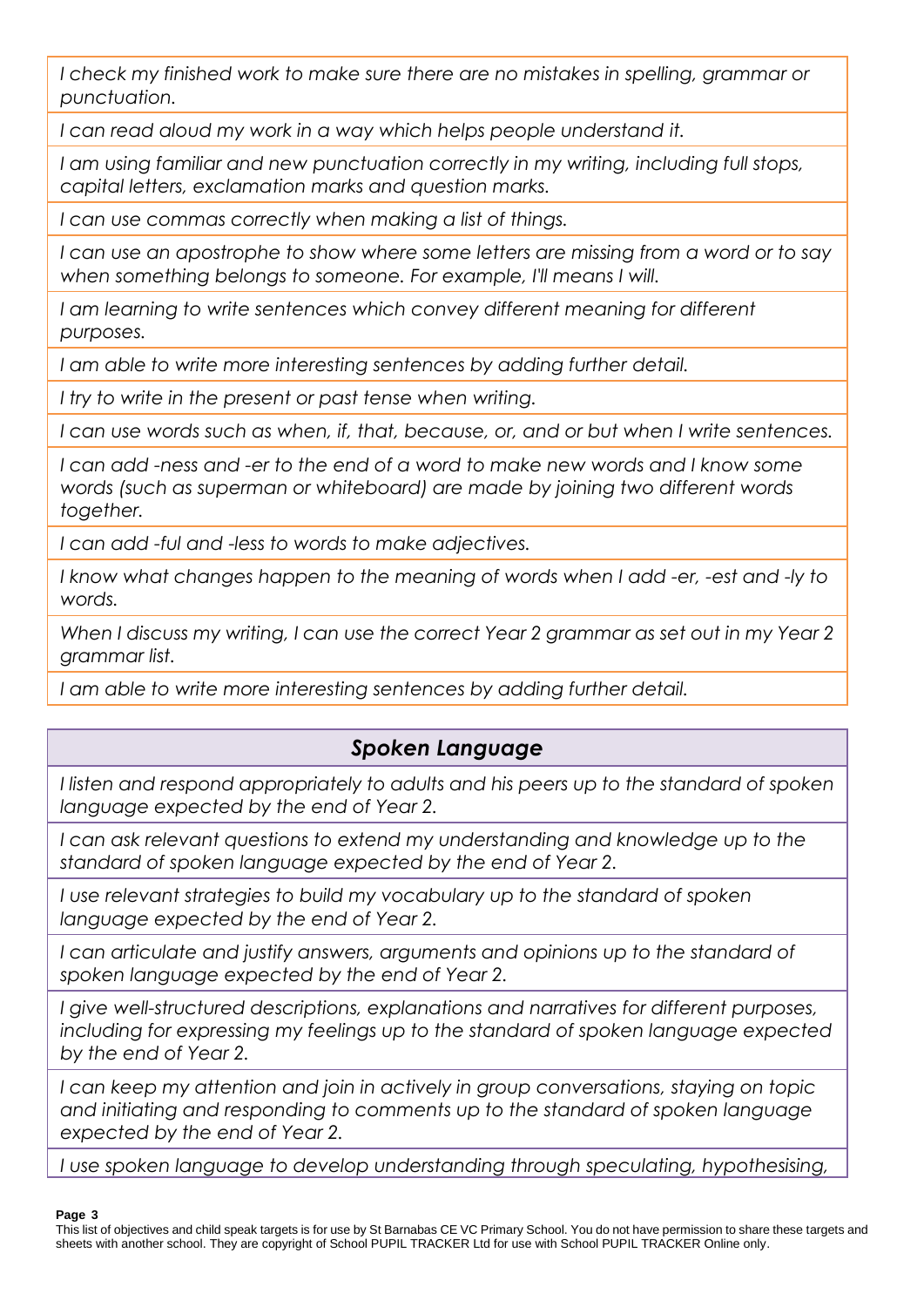*imagining and exploring ideas up to the standard of spoken language expected by the end of Year 2.*

*I speak audibly and fluently with an increasing command of Standard English up to the standard of spoken language expected by the end of Year 2.*

*I join in in discussions, presentations, performances, role play, improvisations and debates up to the standard of spoken language expected by the end of Year 2.*

*I can gain, maintain and monitor the interest of a listener up to the standard of spoken language expected by the end of Year 2.*

*I* consider and evaluate different viewpoints, attending to and building on the *contributions of others up to the standard of spoken language expected by the end of Year 2.*

### *Mathematics*

*I can count forward and backward in steps of 2, 3, and 5 from 0, and make jumps in tens from any number.*

*I know what each digit means in tw0-digit numbers such as 24.*

*I can find and show numbers on a number line.*

*I can order numbers up to 100 and tell you which numbers are bigger or smaller.*

*I use the greater than, less than and equals signs in maths and know what they mean.*

*I can read and write numbers to 100 in digits and words.*

*I solve problems using number facts such as 18+2=20 and what I know about the value of digits in a number.*

I answer addition and subtraction maths problems using objects or pictures to help me *work it out.*

*I can solve addition and subtraction problems and work out how I answer it on paper or show you how I did it in my head by explaining step by step.*

*I answer problems with addition and subtraction using my number facts to 20 and other number facts up to 100.*

*I can add and subtract numbers such as 34 - 8 or 52 + 5 using objects or pictures to help.*

*I add and subtract two-digit numbers using objects to help me.*

*I can add or subtract numbers such as 42 - 22 or 56 + 29 using objects or pictures to help me.*

*I can add or subtract three numbers such as 2 + 5 + 9.*

*I know that adding two numbers together can be done in any order but subtracting numbers can only be done in one order.*

*I can check my answers or solve missing number problems by doing an inverse check.*

*I know my 2 and 5 and 10 times tables by heart and can tell whether a number is odd or even.*

### **Page 4**

This list of objectives and child speak targets is for use by St Barnabas CE VC Primary School. You do not have permission to share these targets and sheets with another school. They are copyright of School PUPIL TRACKER Ltd for use with School PUPIL TRACKER Online only.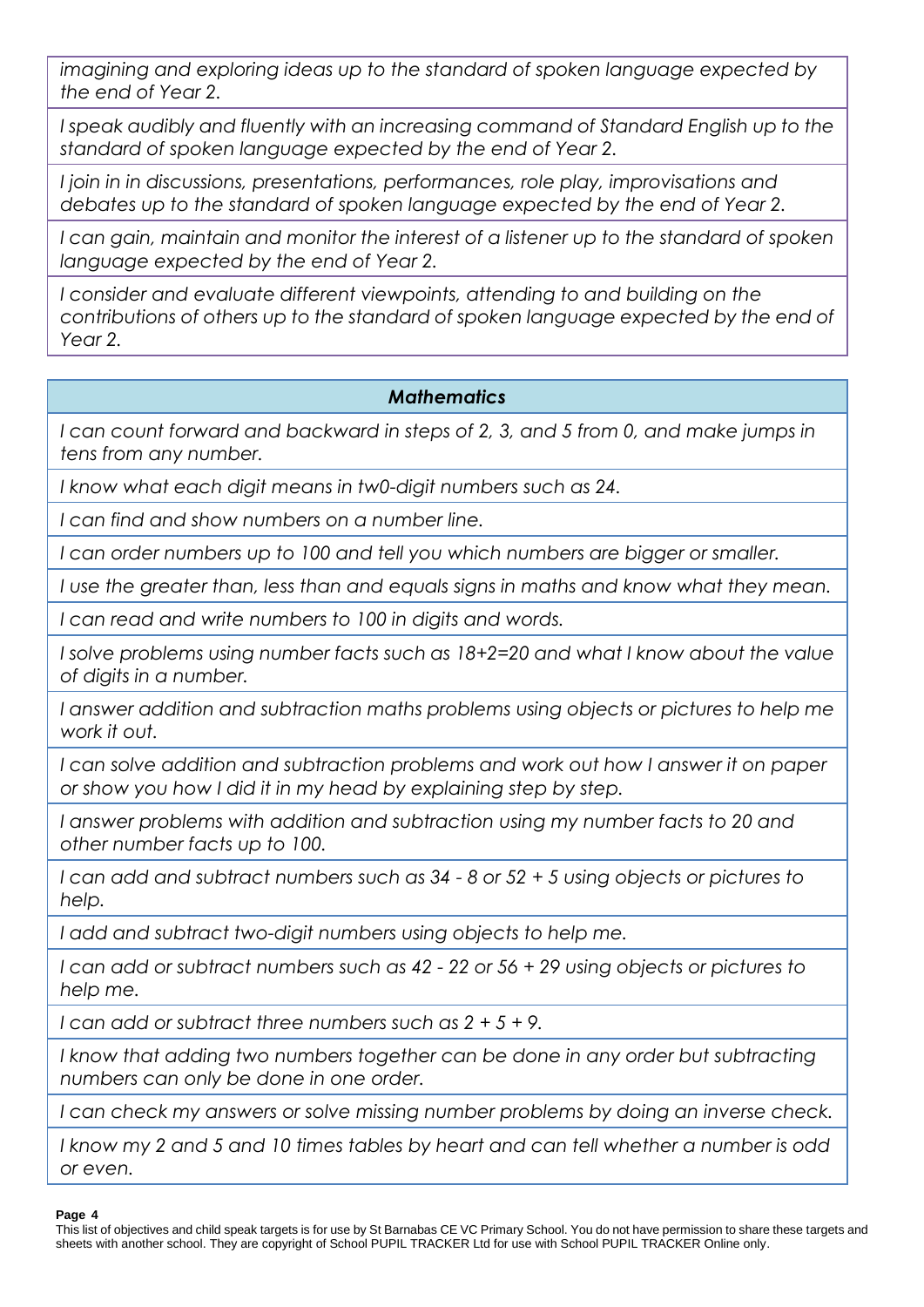*I use multiplication (×), division (÷) and equals (=) signs when writing out my times tables.*

*I* know that the multiplication of two numbers can be done in any order, but that the *division of numbers can only be done in one order.*

*I can solve multiplication and division problems using times table facts and objects or pictures to help me.*

*I can find 1/3 or 1/4 or 2/4 or 3/4 of a shape, length or set of objects.*

*I can write simple fractions sentences such as 1/2 of 6 = 3 and know that 2/4 equals 1/2.*

*I can choose, use and measure the correct unit to measure length or height in any direction (m/cm); weight (kg/g); temperature (°C); or capacity (litres/ml).*

*I can compare and order lengths, weight and capacity and then record the results using symbols for greater than, less than and equals.*

*I* know and use the symbols for pounds (£) and pence (p) and can add together *different amounts of money, such as 253p and £2.*

*I can find different combinations of coins that equal the same amounts of money.*

I have solved money problems such as how much change do I get from 50p if I buy an *apple for 35p?*

*I can put the time of events in order.*

*I can tell and write the time to five minutes, including quarter past/to the hour and draw the hands on a clock face to show these times.*

*I know there are 60 minutes in an hour and 24 hours in a day.*

*I can describe the properties of some 2-D shapes, including the number of sides they have and facts about their symmetry.*

*I can describe the properties of some 3-D shapes, including the number of edges, faces and vertices they have.*

*I can tell you which 2-D shapes appear as the faces on 3-D shapes, such as triangles on a pyramid.*

*I can compare 2-D and 3-D shapes with everyday objects around me.*

*I can order combinations of mathematical objects in patterns and sequences.*

*I can describe my position, direction and movement, including describing turns as quarter, half and three-quarter turns in clockwise and anti-clockwise directions.*

*I can read and construct picture graphs, tally charts and tables.*

*I can sort objects into categories and tell you how many objects are in each category and show which category has the most.*

*I* work on sorting objects and can answer questions about the groups of objects I have *sorted.*